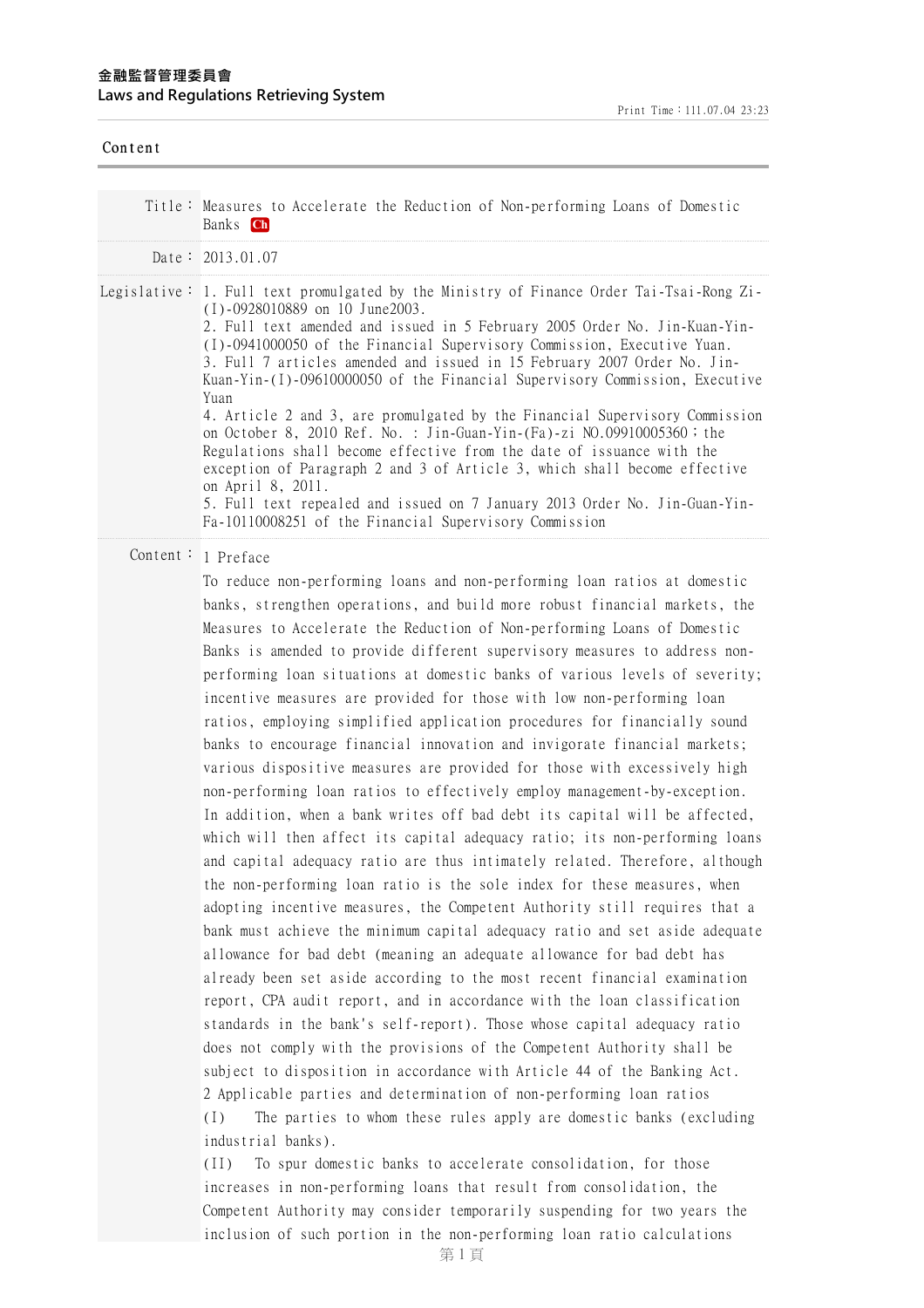under these Directions, i.e. continuing to apply the various incentives and dispositive measures based on the original non-performing loan ratios extant prior to consolidation.

(III) The non-performing loan ratio mentioned in the measure refers to the non-performing loan ratio subtracting the loan from the public business and government agencies.

3 Incentive measures when the non-performing loan ratio plus the loans under surveillance ratio does not exceed 2%, and the coverage ratio of allowances for bad debt is 60% or higher:

The incentive measures listed in point 3 and point 4 apply to a domestic bank whose non-performing loan ratio plus loans under surveillance ratio does not exceed 2% and whose coverage ratio of allowance for bad debt is at least 60% after the Competent Authority has issued a letter informing the respective party with a copy sent to the related authorities, provided that applications involving foreign exchange business shall still be processed in accordance with the applicable provisions of the Central Bank of China. If the non-performing loan ratio plus loans under surveillance ratio subsequently rises above 2% or the coverage ratio of allowance for bad debt falls below the 60% threshold at a domestic bank to which the aforementioned incentive measures apply, the letter of incentive measures issued by the Competent Authority is automatically voided, provided that for those whose non-performing loan ratio plus loans under surveillance ratio still does not exceed 5%, the Competent Authority shall issue another letter to advise the applicable incentive measures.

(1) Priority approval for applications to establish foreign and mainland China area branches for those who meet the prescribed conditions. (2) Automatic approval system for bank applications to invest in financial related enterprises: When a bank applies to invest in a "financial related businesses" in accordance with Article 74 of the Banking Act, and its investment amount is in compliance with the provisions of the Banking Act concerning ceiling amounts, and its ratio of capital to risk-weighted assets after subtracting the investment amount (including the current investment) is over 10%, and its ratio of Tier 1 capital to risk-weighted assets is over 6%, its application is automatically approved beginning on the day after the Competent Authority receives the application documents. (3) Automatic approval system for bank applications to invest in nonfinancial related businesses: When a bank, in coordination with government economic development projects, applies to invest in a "non-finance-related enterprise" in accordance with Article 74 of the Banking Act, and its investment amount is in compliance with the provisions of the Banking Act concerning ceiling amounts, and its ratio of capital to risk-weighted assetsl after subtracting the investment amount (including the current investment) is over 10%, and its ratio of Tier 1 Capital to risk-weighted assets is over 6%, its application is automatically approved beginning on the day after the Competent Authority receives the application documents. (4) For a bank applying to operate collective trust fund management and employment accounts and mutual trust funds, where approval by the Commission is required, the application is automatically approved beginning on the day after the Trust Association of ROC submits a review report of No Comment to the Competent Authority.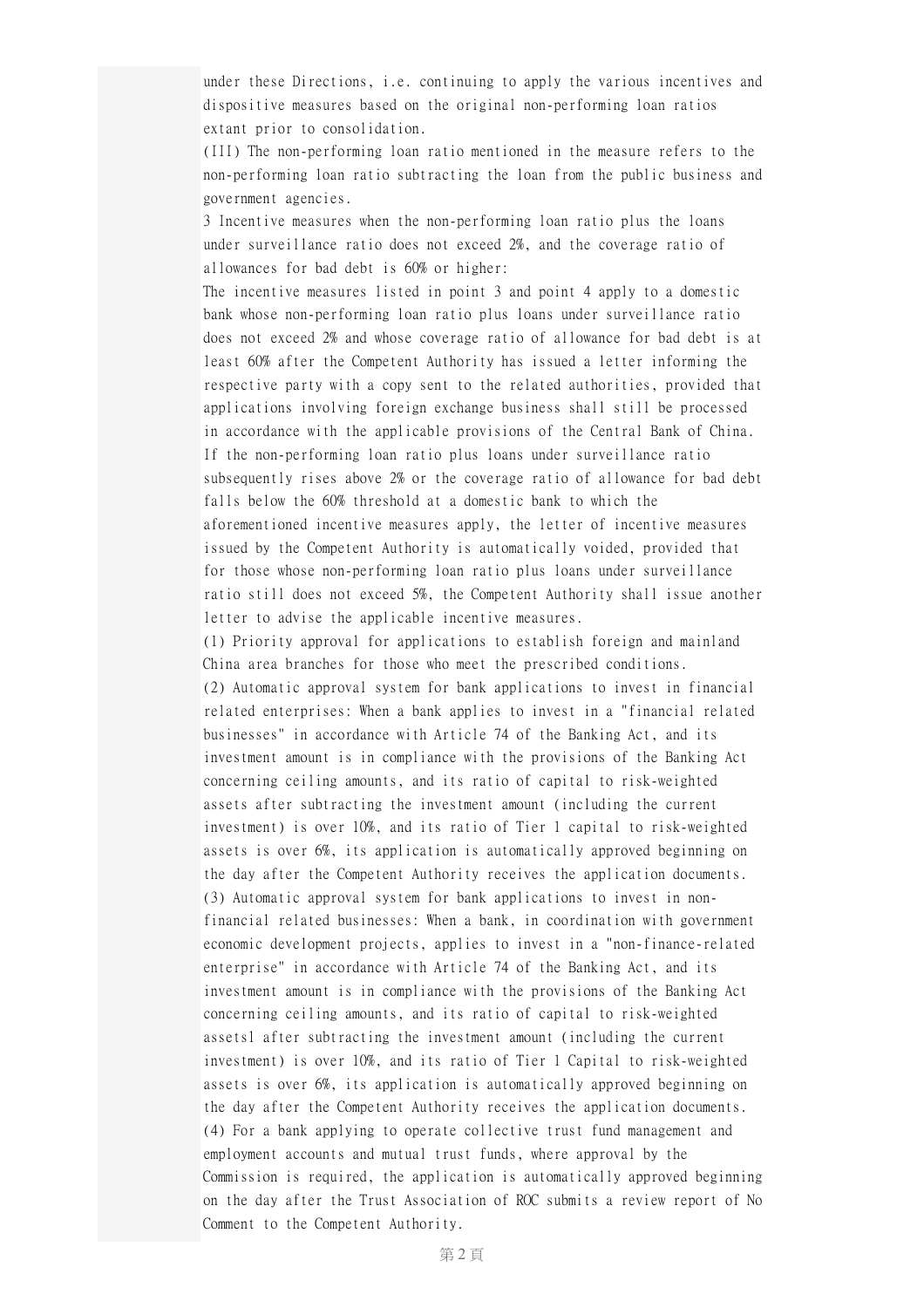4 Incentive measures when the non-performing loan ratio plus loans under surveillance ratio does not exceed 5%

The incentive measures listed below apply to a domestic bank whose nonperforming loan ratio plus loans under surveillance ratio does not exceed 5% after the Competent Authority has issued a letter informing the respective party with a copy sent to the related authorities, provided that applications involving foreign exchange business shall still be processed in accordance with the applicable provisions of the Central Bank of China. (1) Automatic approval system for bank applications to operate a new type of financial business: A bank application to operate a new type of financial business is approved beginning on the day after the application documents are received by the Competent Authority, provided that when the aforementioned new type of financial business involves the need to replace the business license, it may commence only after obtaining the new license.

(2) A bank application to add trust business (including subsidiary business) is automatically approved beginning on the day after the application documents are received by the Competent Authority, provided that when such business involves the need to replace the business license, it may commence only after obtaining the new license.

(3) Automatic approval system for bank applications to relocate domestic branches: A bank application to relocate a domestic branch, except to Taipei County, Taipei City, or Kaohsiung City, is not subject to intercounty/inter-city relocation restrictions or restrictions on numbers of relocated branches, and is automatically approved beginning on the day after the Competent Authority receives the application documents. (4) Automatic approval system for applications for non-business locations: A bank application to establish, relocate, or dissolve a non-business location is automatically approved beginning on the day after the Competent Authority receives the application documents.

(5) Automatic approval system for applications for automated service facilities outside a bank's place of business: A bank application to establish, relocate, or dissolve automated service facilities outside its places of business is automatically approved beginning on the day after the Competent Authority receives the application documents.

(6) Automatic approval system for bank application to engage in business in the mainland China area: For a bank dispatching personnel to the mainland China area to engage in research and discussion, research and study, or to participate in financial business-related educational training, application is automatically approved beginning on the day after the Competent Authority receives the application documents.

(7) For government-owned banks, it is listed as a "special consideration" with respect to adverse policy factors affecting earnings resulting from actively cleaning up non-performing loans and writing off bad debt, and bonus points are awarded in the "coordination with policy task" item in the business operations portion of the annual performance evaluation. 5 Dispositive measures when the non-performing loan ratio exceeds 5% (1) Authority: Article 61-1 of the Banking Act, (and may be carried out in tandem with the dispositive measures in Articles 44 and 45-1 of the Banking Act).